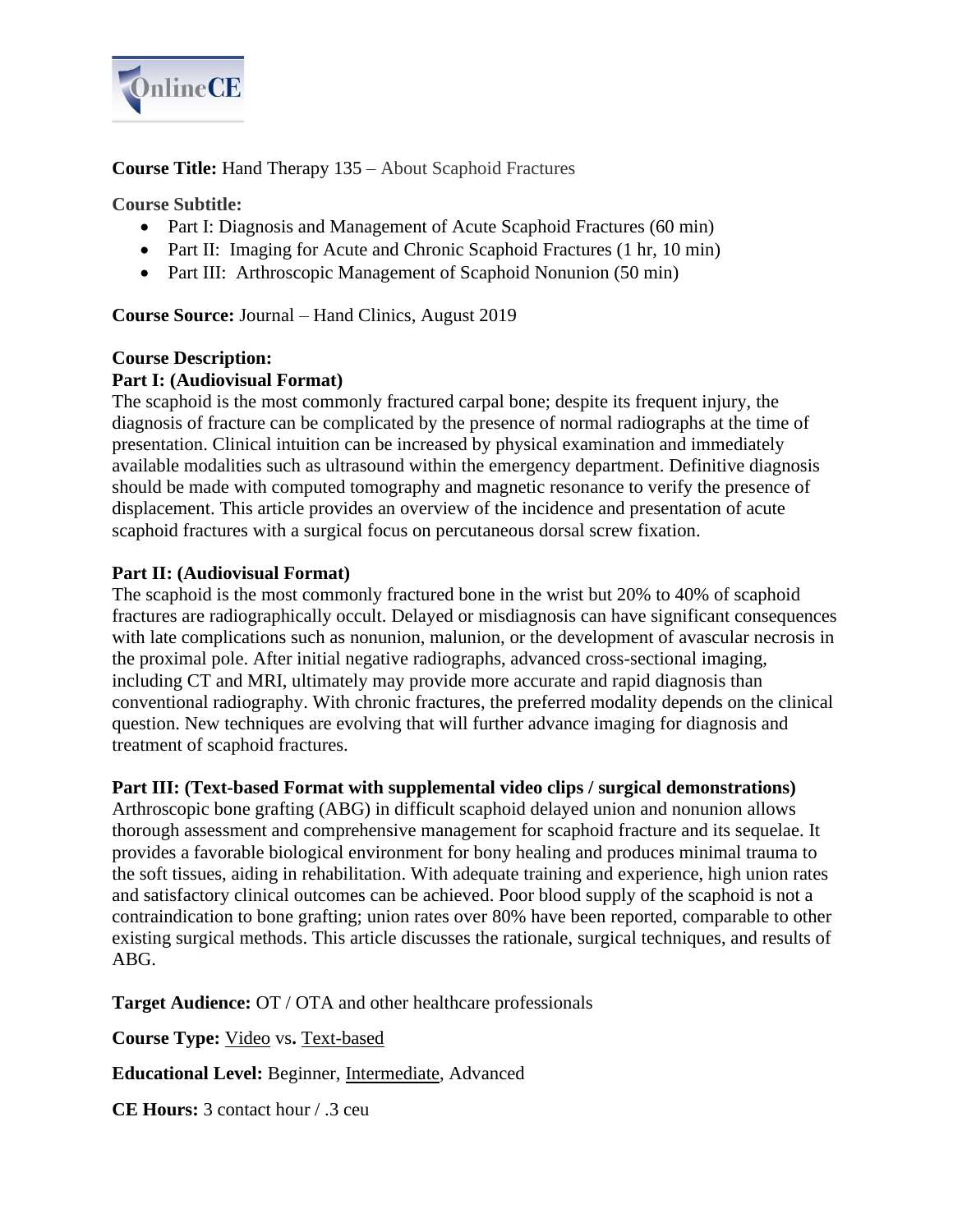## **Course Prerequisites**: None

# **Course Author / Instructor:** Multiple / Brown, MS, OTR/L, CHT

### **Learning Objectives:**

- Discuss the history DD and how this condition got its name
- List 5 common risk factors for developing DD
- Describe the epidemiology of DD
- Describe 2 common signs and symptoms of DD including which digits are most commonly involved and which digits are generally spared
- Examine and describe the normal anatomy and the significance of the palmar aponeurosis
- Describe the pathogenesis of DD including defining and differentiating between the 3 stages of the disease: proliferative, involutional, residual
- Outline common steps involved in making a diagnosis of DD
- List and describe 3 conservative treatment interventions including the advantages of each
- Describe the role of hand therapy in the treatment of DD
- List 5 possible complications following surgery

### **Agenda:**

#### Hour #1

- [Introduction](https://www.hand.theclinics.com/article/S0749-0712(19)30017-4/fulltext#sec2)
- [Mechanism of injury](https://www.hand.theclinics.com/article/S0749-0712(19)30017-4/fulltext#sec3)
- [Diagnosis](https://www.hand.theclinics.com/article/S0749-0712(19)30017-4/fulltext#sec4)
- [Management](https://www.hand.theclinics.com/article/S0749-0712(19)30017-4/fulltext#sec5)
- [Conservative, Nonsurgical Treatment](https://www.hand.theclinics.com/article/S0749-0712(19)30017-4/fulltext#sec5.1)
- [Surgical Management](https://www.hand.theclinics.com/article/S0749-0712(19)30017-4/fulltext#sec5.2)
	- o [Dorsal miniopen approach and percutaneous fixation](https://www.hand.theclinics.com/article/S0749-0712(19)30017-4/fulltext#sec5.2.1)
	- o [Identifying union and return to activity](https://www.hand.theclinics.com/article/S0749-0712(19)30017-4/fulltext#sec6)

#### Hour #2

- o [Introduction](https://www.hand.theclinics.com/article/S0749-0712(19)30016-2/fulltext#sec2)
- o [Acute scaphoid fractures](https://www.hand.theclinics.com/article/S0749-0712(19)30016-2/fulltext#sec3)
- o [Chronic scaphoid fractures](https://www.hand.theclinics.com/article/S0749-0712(19)30016-2/fulltext#sec4)
- o [Three-dimensional imaging and modeling of scaphoid fractures](https://www.hand.theclinics.com/article/S0749-0712(19)30016-2/fulltext#sec5)
- o [Summary](https://www.hand.theclinics.com/article/S0749-0712(19)30016-2/fulltext#sec6)

#### Hour #3

#### **[Introduction](https://www.hand.theclinics.com/article/S0749-0712(19)30018-6/fulltext#sec2)**

1. [Principles of Surgical Treatments of Scaphoid](https://www.hand.theclinics.com/article/S0749-0712(19)30018-6/fulltext#sec2.1) Nonunion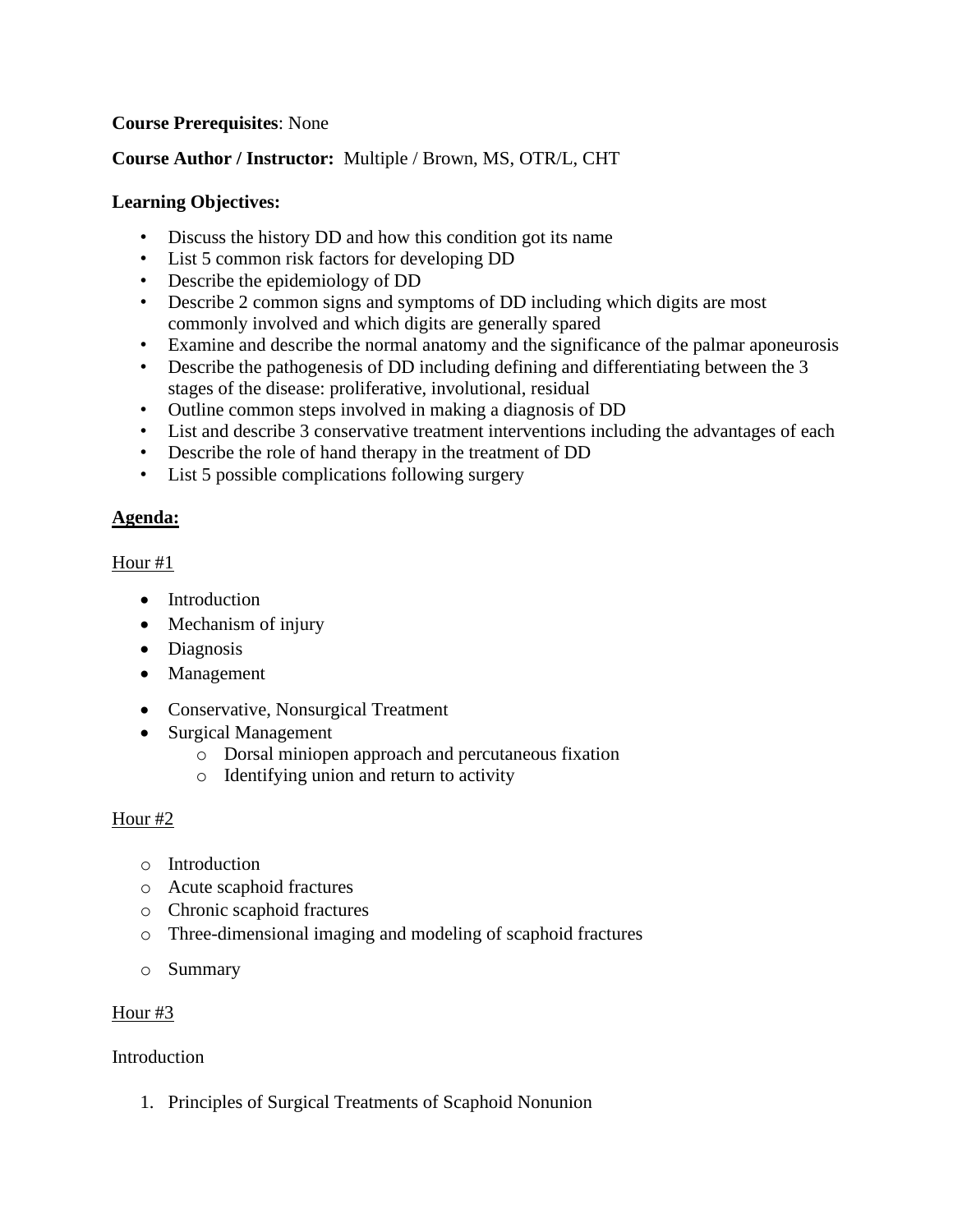- 2. [Bone Grafting Options for Nonunions](https://www.hand.theclinics.com/article/S0749-0712(19)30018-6/fulltext#sec2.2)
	- 1. [Nonvascularized bone graft](https://www.hand.theclinics.com/article/S0749-0712(19)30018-6/fulltext#sec2.2.1)
	- 2. [Vascularized bone graft](https://www.hand.theclinics.com/article/S0749-0712(19)30018-6/fulltext#sec2.2.2)
- 3. Open Procedures [and Minimally Invasive Surgeries in Scaphoid Nonunion](https://www.hand.theclinics.com/article/S0749-0712(19)30018-6/fulltext#sec2.3)
- 4. [The Birth of Arthroscopic Bone Grafting](https://www.hand.theclinics.com/article/S0749-0712(19)30018-6/fulltext#sec2.4)

[Rationale of arthroscopic bone grafting](https://www.hand.theclinics.com/article/S0749-0712(19)30018-6/fulltext#sec3)

- 1. [Why Is Scaphoid Fracture Susceptible to Nonunion and How Does Arthroscopic Bone](https://www.hand.theclinics.com/article/S0749-0712(19)30018-6/fulltext#sec3.1) [Grafting Help Nonunion to Heal?](https://www.hand.theclinics.com/article/S0749-0712(19)30018-6/fulltext#sec3.1)
	- 1. [Main deforming forces across the scaphoid fracture: shearing, bending, and](https://www.hand.theclinics.com/article/S0749-0712(19)30018-6/fulltext#sec3.1.1)  [pronation forces](https://www.hand.theclinics.com/article/S0749-0712(19)30018-6/fulltext#sec3.1.1)
	- 2. [Absolute stability is essential for scaphoid fracture healing](https://www.hand.theclinics.com/article/S0749-0712(19)30018-6/fulltext#sec3.1.2)
	- 3. [Tenuous vascularity of](https://www.hand.theclinics.com/article/S0749-0712(19)30018-6/fulltext#sec3.1.3) the scaphoid
- 2. [How Does Arthroscopic Bone Grafting Promote Scaphoid Union?](https://www.hand.theclinics.com/article/S0749-0712(19)30018-6/fulltext#sec3.2)
- 3. [Contraindications](https://www.hand.theclinics.com/article/S0749-0712(19)30018-6/fulltext#sec3.3)

[Surgical techniques](https://www.hand.theclinics.com/article/S0749-0712(19)30018-6/fulltext#sec4)

- 1. [Setup](https://www.hand.theclinics.com/article/S0749-0712(19)30018-6/fulltext#sec4.1)
- 2. [Arthroscopic Surveillance](https://www.hand.theclinics.com/article/S0749-0712(19)30018-6/fulltext#sec4.2)
- 3. [Takedown of Nonunion](https://www.hand.theclinics.com/article/S0749-0712(19)30018-6/fulltext#sec4.3)
- 4. [Correction of Scaphoid Deformity](https://www.hand.theclinics.com/article/S0749-0712(19)30018-6/fulltext#sec4.4)
- 5. [Bone Graft Through the Midcarpal Joint](https://www.hand.theclinics.com/article/S0749-0712(19)30018-6/fulltext#sec4.5)
- 6. [Fracture Fixation](https://www.hand.theclinics.com/article/S0749-0712(19)30018-6/fulltext#sec4.6)
	- 1. [Percutaneous screw fixation](https://www.hand.theclinics.com/article/S0749-0712(19)30018-6/fulltext#sec4.6.1)
	- 2. [Percutaneous multiple Kirschner wire fixation](https://www.hand.theclinics.com/article/S0749-0712(19)30018-6/fulltext#sec4.6.2)

[Special conditions](https://www.hand.theclinics.com/article/S0749-0712(19)30018-6/fulltext#sec5)

1. [Early Scaphoid Nonunion Advanced Collapse Wrist](https://www.hand.theclinics.com/article/S0749-0712(19)30018-6/fulltext#sec5.1)

[Postoperative care](https://www.hand.theclinics.com/article/S0749-0712(19)30018-6/fulltext#sec6)

[Results](https://www.hand.theclinics.com/article/S0749-0712(19)30018-6/fulltext#sec7)

#### **Course Completion Requirements:**

A passing score of 100% is required for course completion. You will have as many attempts as needed until your passing score of 100% is achieved. Upon successful completion of course and completing a satisfaction survey, you will receive your certificate of completion.

#### **Additional Course Information**

**Course Registration:** Register for Free at [www.OnlineCE.com.](http://www.onlinece.com/) Once registered, you can begin to purchase courses. Contact [info@onlinece.com](mailto:info@onlinece.com) for special needs requests and assistance.